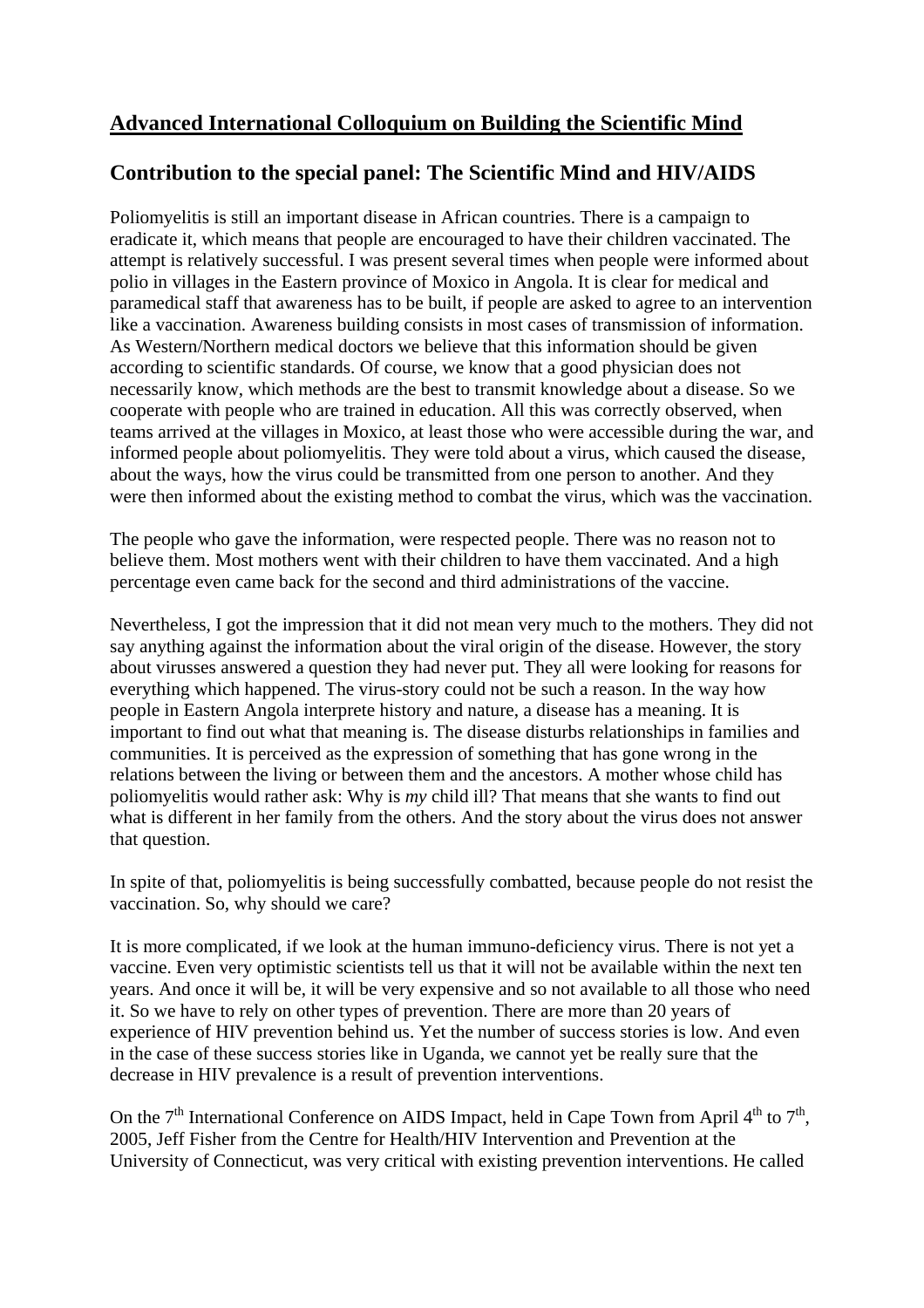them "intuitive and atheoretical" and "not informed by the state-of-the art behavioural theory"<sup>[1](#page-1-0)</sup>. As a result of that, Fisher pointed out that many interventions

- **a** are not tailored for the respective target population;
- only provide information:
- fail to motivate prevental behaviour;
- do not teach behavioural skills:
- **are not rigorously evaluated.**

Fisher presented an answer to the problem with a model that had been developed in the USA and is actually adapted in Africa: the "Information-Motivation-Behavioural" (IMB)-Model. When I listened to Fisher, I was not sure whether the model would really fit to the situation I have met in Southern Africa. However, the approach to the problem is interesting:

The prevention interventions "only provide information" – this indicates clearly that information as such is apparently not enough. And interventions "are not tailored for the specific target population". Isn't it strange that many people seem to believe that the same tool can be used all over the world, if we are intervening in very substantial matters of societies and individual persons?

Some call it "social marketing of condoms". The penetration of market terminology into all areas of human life is really amazing. Sometimes, when I have travelled through rural Mozambique, I wondered whether young people would not be tired of the intensive propaganda about condoms. Songs, theatre, posters – talk about condoms everywhere. Why doesn't it work? In rural areas of Zambia, I found the message more concentrated on abstinence. Young girls and boys in schools, six years old, sang songs about abstinence. And the older ones told me that it was better not to have any contact with people of the other sex. They were afraid of any type of relationship – and I started to get afraid of these people thinking of them as future adults. What is going wrong with such simple rules like the famous ABC, standing for Abstinence, Be faithful, and Condoms, and now sometimes being extended to D for Delay sex and E for Early testing?

It is surprising, how little we know about what determines people's sexual practices in African countries. We do not know much about their understanding of sexuality, love, relationship and reproduction. Most anthropological and ethnological books about African societies are written by missionaries, who were precise observers of many practices, but apparently not very much interested in the sex-life of those, whose souls they wanted to win. Maybe that is because they were not very clear about their own sex-life and its meaning.

I am not saying that the elements of ABCDE are wrong nor can I propose other solutions. However, what I have seen, indicates that the ABCDE-message cannot come across, as long as we do not take into account what the meaning of it is for the people we are talking to.

The main argument against this is the emergency. In an emergency you cannot look for reasons, background or context. You intervene. In the case of a burning house, you extinguish the fire first, and then you try to find out why it burnt. There is no doubt that AIDS is an emergency, at least in Subsaharan Africa. However, we have been fighting the fire for twenty years, and what if we have been fighting it with petrol instaed of water?

1

<span id="page-1-0"></span><sup>&</sup>lt;sup>1</sup> Quotations from own conference notes.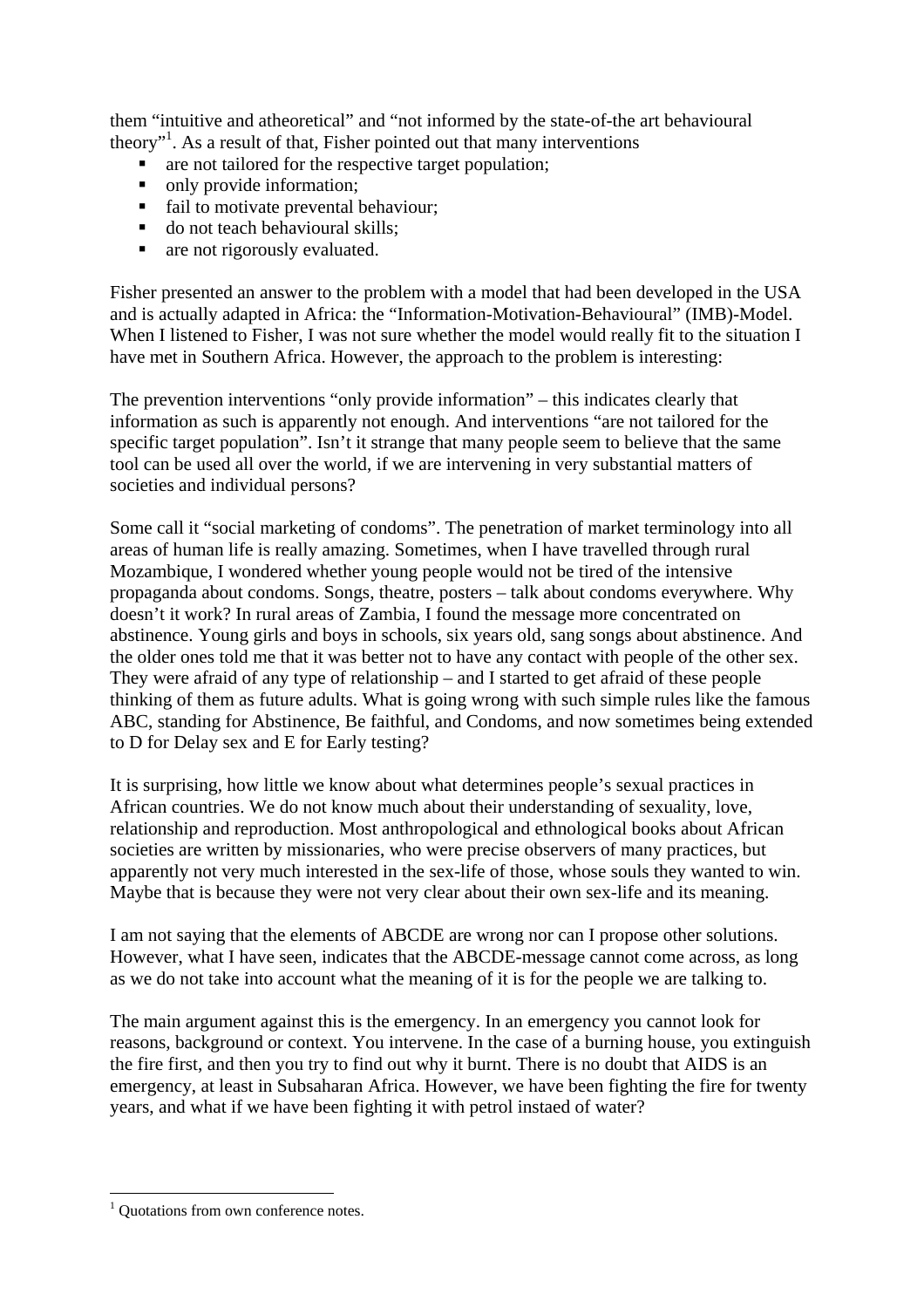That is, indeed, the main concern: that our interventions are not only unsuccessful, but that prevention interventions might contribute to the spread of the virus. Reimer Gronemeyer, professor emeritus, sociologist and theologian at the University of Gießen, reminds us in his book "So stirbt man in Afrika an AIDS"<sup>[2](#page-2-0)</sup> of the structuralist view that historical eras have their own characteristic diseases, "which belong to its physiognomy like everything else they produce: … like its arts, its strategy, its religion, its physics, its economy, its erotics, and any other expressions of life..."<sup>[3](#page-2-1)</sup>. AIDS might then be the disease of modernity and globalization, and it seems to confirm this view that some Bantu languages use the term "modern disease" for  $AIDS<sup>4</sup>$  $AIDS<sup>4</sup>$  $AIDS<sup>4</sup>$ . It is interesting to listen to the different names people give to the disease or its threat. Modern migration or trafficking in Subsaharan Africa – forms of movement, which are different from earlier forms of migration, in which whole communities or clans changed locations – have contributed to the dissolution of social structures, in which people felt safe and at home. This is one of the characteristics of modernity in that part of the world. I do not want to idealise old or traditional social structures. However, saying that modern dissolution of social networks contributes to the spread of AIDS, does not necessarily mean that these networks were ideal social structures. Gronemeyer states that there is something like a "social immuno-deficiency", which would support and strengthen the "human immuno-deficiency". If he is right, one of the consequences should be that the struggle againt the "human immunodeficiency virus" (HIV) has at least to include empowerment of societies and/or communities in order to reverse "social immuno-deficiency".

And that cannot work without understanding what people's interpretations of their own context are.

Until now I have not even mentioned the "scientific mind", although this term is in the centre of this colloquium. The organisers have wisely refused to provide a definition of the "scientific mind" before. However, they have given some guidance: "We may assume, though, that most will agree that it has, among other things, to do with not taking things for granted, questioning any given 'truth', being inquisitive, seeking connections and patterns, and being relentless and methodical in asking questions"<sup>5</sup>.

I am not a scientist, but as a European citizen with an academic education, I can happily adhere to this tentative description of the "scientific mind". My question here is: Does that help in combating AIDS in Subsaharan Africa, where I work?

Allow me, please, to briefly concentrate on one of the elements of the above quoted tentative definition: "questioning any given 'truth'".

Doing this, certainly requires a feeling of safety. I assume that part of that is material safety. If I do not have to care about the next day's food, I can afford to not believe what others tell me to be the truth. The European enlightenment has emerged in a cultural context with certain liberties. Culture is able to move, to change, and so to advance and possibly reach higher levels of development, if it is not threatened. Amílcar Cabral has described colonialism as a violent external termination of a people's own history, and he concluded that the struggle for liberation would be a fundamentally cultural act, in which people try to restore their cultural

<span id="page-2-0"></span> 2 Gronemeyer, Reimer: So stirbt man in Afrika an AIDS. Frankfurt (Brandes & Aspel) 2002

<span id="page-2-1"></span><sup>&</sup>lt;sup>3</sup> Egon Friedel: Kulturgeschichte der Neuzeit, München 1976, quoted in Reimer Gronemeyer: op.cit.

<span id="page-2-2"></span><sup>&</sup>lt;sup>4</sup> It is a strange phenomenon in European languages that a disease is given a name derived from its pathogen agent, using an English abbreviation in nearly all languages, which makes it linguistically be part of modern computer or economic languages, which also use a lot of English abbreviations.

<span id="page-2-3"></span> $5$  Quoted from the "Call for participation" to this colloquium.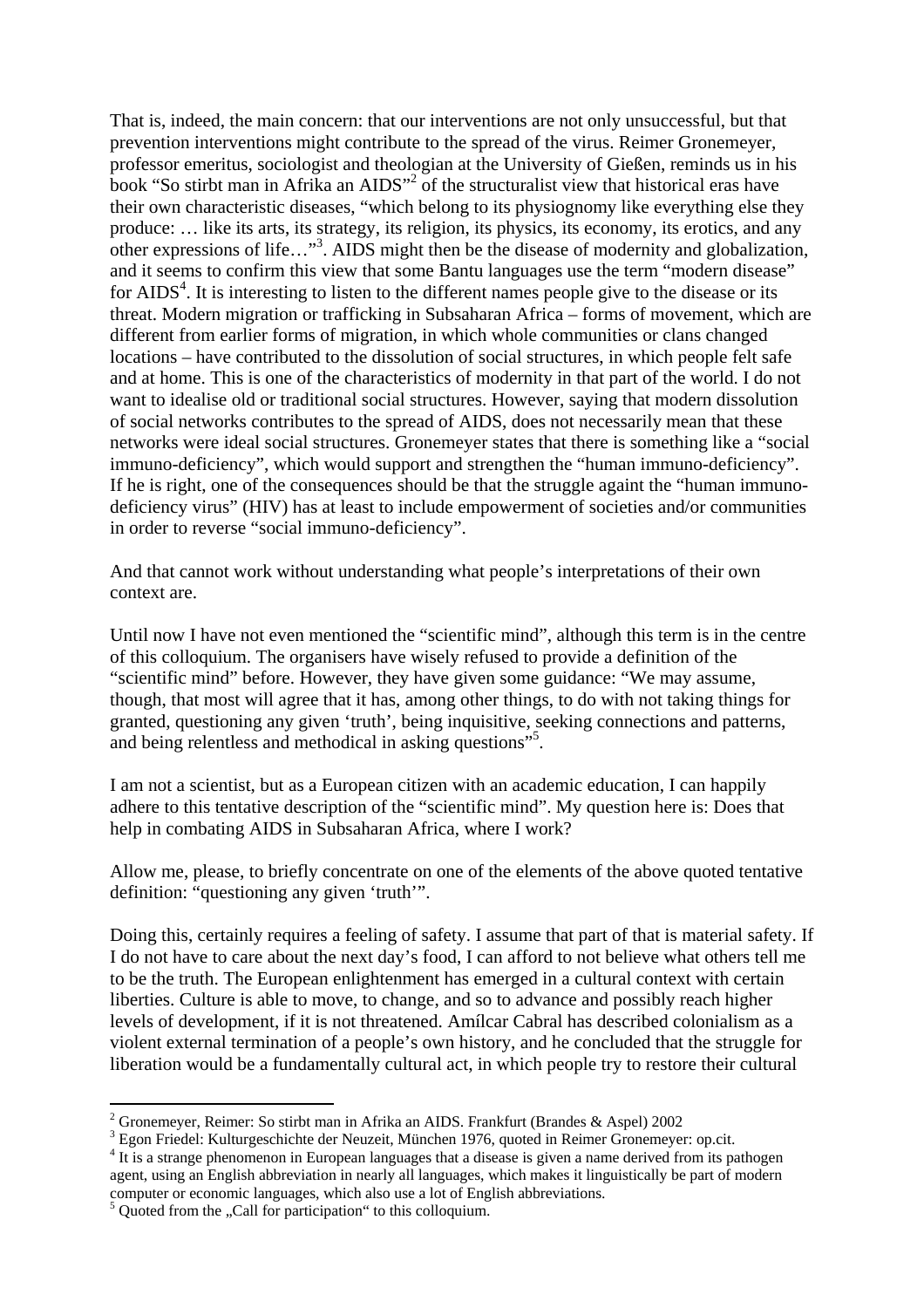identity<sup>[6](#page-3-0)</sup>. Attempts of liberation have widely failed. This is not the place and the moment to discuss the reasons for that. However, if we follow Cabrals interpretation of foreign dominance, we find African cultures more than ever under threat. It does not make much difference, whether the threat comes from a foreign country or from a capital city in a formally independent state, which for most people is as far away as any colonial power has ever been. And – we all know that – foreign domination has not ceased with the departure of colonial rule.

I am not saying here that the indigenous culture is good and the foreign dominant culture is bad. However, even if we think that the "Declaration of Human Rights" is an important achievement, we still have to recognize that some elements of it are not culturally accepted in many Subsaharan African countries. And, following Cabral, I would assume that the reason for that is that these African cultures have been constantly under threat of extermination, which is why they did not have the chance to move, to try new concepts, to set new steps and take risks. While it is true that the inner Africa has only been colonized very late and that in these areas much of very ancient culture has survived, I would defend the thesis that colonial rule, although it was fully established only at the coast, has nevertheless been felt all over the continent. It has not succeeded to destroy the cultures. However, it has had a very strong impact in preventing these cultures to be flexible and able to take risks. People have become rigid in defending their cultural identity.

I do not think that it is possible to make these people question what they believe is the truth, because their truth has always been questioned by others. Many of these others were violent intrudors, and still continue to be, although their forms of violence may be more subtle. And the other truths, which have been offered to them, have only worsened their lives. That is why I do not believe that we will be able nor that we should try to make them change their minds to be scientific in the way we understand it. People from different cultural backgrounds listen to us in private and can be even curious to know about our ways of interpreting phenomena in the surrounding world. However, in order to do that, they need to trust us. That trust is then the basis, on which they also can afford to question their own visions. In order to create that trust, we – the interveners from outside – have to become trustworthy. And even if we personally may already have that quality, we have to recognize that we are part of a long history, which has destroyed trust. It is necessary to take the threat away from the cultures which have been dominated for such a long time. To do that, will be very difficult and highly controversial, because it implies not only to take the threat away from those elements of culture, which we agree with.

Historic collective experience plays a very important role. When the South African government at the end of the 80ies of last century started to give information about AIDS, this could only be understood in the context of the still existing apartheid regime. "Government efforts to promote AIDS education and prevention programmes in schools and elsewhere were at best ignored, at worst counter-productive" and AIDS "was said to stand for 'Afrikaner Invention to Deprive us of Sex"<sup>7</sup>[.](#page-3-1) People who said this, were not stupid or ignorant. They had an experience, which made them question the "truth", which was offered by those, who suppressed them.

1

<span id="page-3-0"></span><sup>6</sup> Amílcar Cabral: A cultura nacional II. O papel da cultura na luta pela independência. In: Amílcar Cabral: A Arma da Teoria. Unidade e Luta I. Obras Escolhidas de Amílcar Cabral. Textos coordenados por Mário de

<span id="page-3-1"></span>Andrade. Lisboa (Seara Nova) 1976, pp. 234-247.<br><sup>7</sup> Virginia van der Vliet: South Africa Devided against AIDS: a Crisis of Leadership. In: Kyle D. Kaufman and David L. Lindauer: AIDS and South Africa. The Social Expression of a Pandemic. New York (Palgrave Macmillan) 2004, pp. 49/50.